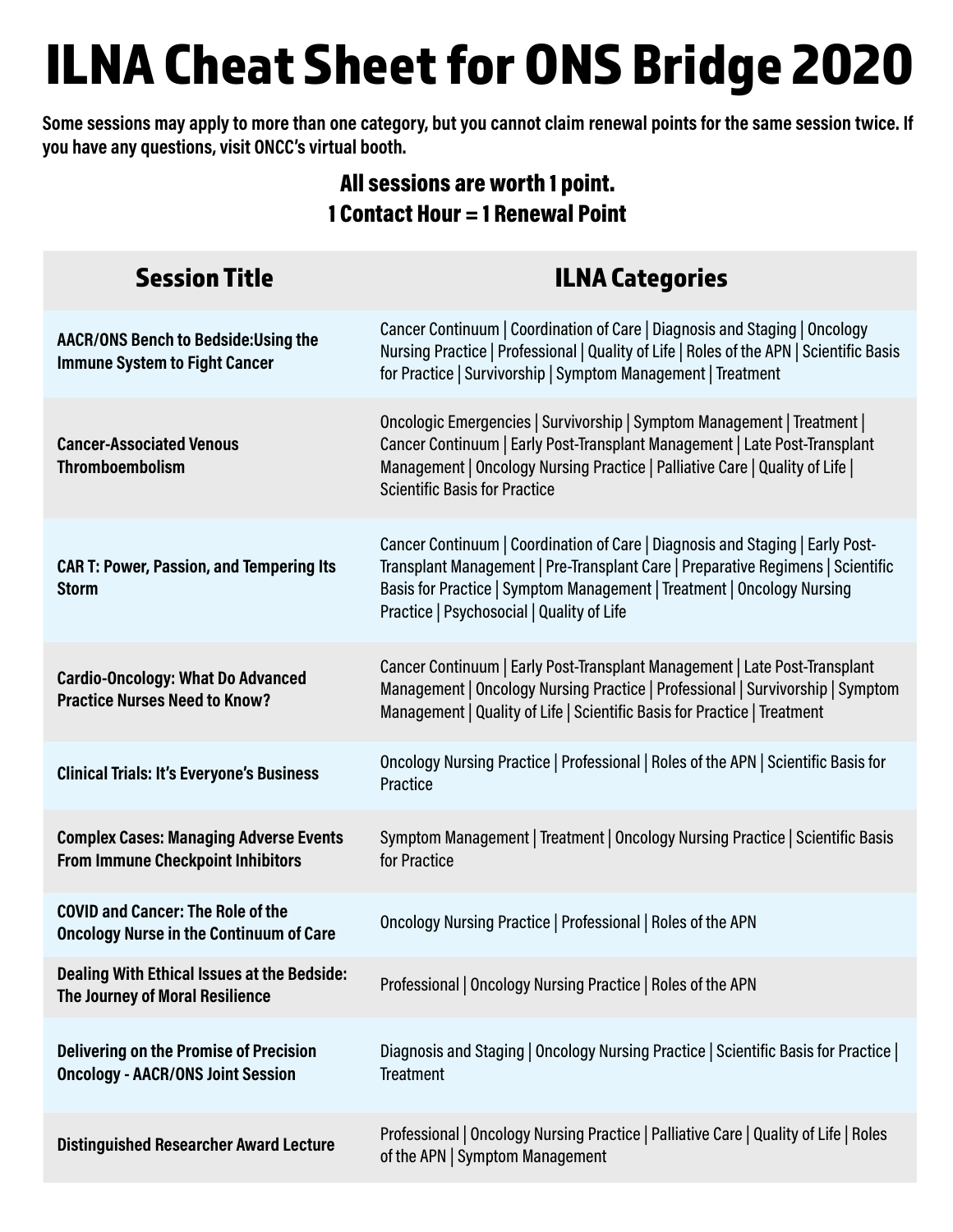| <b>Embracing the Evidence</b>                                                                                                     | Oncology Nursing Practice   Professional   Roles of the APN   Scientific Basis for<br>Practice                                                                                                                                        |
|-----------------------------------------------------------------------------------------------------------------------------------|---------------------------------------------------------------------------------------------------------------------------------------------------------------------------------------------------------------------------------------|
| <b>Empowering Nurses at Work and in Their</b><br><b>Community</b>                                                                 | Oncology Nursing Practice   Professional   Roles of the APN                                                                                                                                                                           |
| <b>Evidence-Based Strategies for the</b><br><b>Management of Central Venous Catheters</b>                                         | Early Post-Transplant Management   Late Post-Transplant Management  <br>Oncologic Emergencies   Oncology Nursing Practice   Symptom Management  <br><b>Treatment</b>                                                                  |
| <b>From PEP to Symptom Management</b><br><b>Guidelines: Moving Evidence Into Practice</b>                                         | Oncology Nursing Practice   Professional   Quality of Life   Roles of the APN  <br><b>Symptom Management</b>                                                                                                                          |
| From the Playground to the Nurses'<br><b>Station: Understanding and Eliminating</b><br><b>Workplace Bullying and Incivility</b>   | Oncology Nursing Practice   Roles of the APN   Professional                                                                                                                                                                           |
| <b>Genitourinary Side Effects of Gynecologic</b><br><b>Malignancies and Their Treatments</b>                                      | Cancer Continuum   Oncology Nursing Practice   Palliative Care   Psychosocial  <br>Scientific Basis for Practice   Survivorship   Symptom Management   Treatment                                                                      |
| <b>Genomics &amp; Biomarkers in Cancer Care</b>                                                                                   | Cancer Continuum   Health Promotion/Screening and Early Detection   Oncology<br>Nursing Practice   Scientific Basis for Practice                                                                                                      |
| Hazardous Drug Safety: Answering Some of<br>the Difficult Questions                                                               | Oncology Nursing Practice   Professional   Roles of the APN   Treatment                                                                                                                                                               |
| <b>Head and Neck Radiation Oncology:</b><br><b>Evidence-Based Symptom Management for</b><br><b>Physical and Psychosocial Care</b> | Cancer Continuum   Psychosocial   Survivorship   Symptom Management  <br>Treatment   Oncology Nursing Practice   Palliative Care                                                                                                      |
| <b>Head and Neck Radiation Therapy</b><br><b>Treatment: A Multidisciplinary Perspective</b>                                       | Cancer Continuum   Coordination of Care   Diagnosis and Staging   Oncology<br>Nursing Practice   Roles of the APN   Survivorship   Symptom Management  <br>Treatment   Palliative Care   Psychosocial   Scientific Basis for Practice |
| Hot Topics in Cancer Care: COVID-19 and<br>the Impact on Cancer                                                                   | Oncology Nursing Practice   Professional   Roles of the APN                                                                                                                                                                           |
| <b>Leadership Tools for Success: Lean</b><br><b>Methodology for Process Improvement</b>                                           | Oncology Nursing Practice   Roles of the APN   Professional                                                                                                                                                                           |
| <b>Make Headlines: Increasing Nursing's</b><br><b>Voice in the Media</b>                                                          | Oncology Nursing Practice   Psychosocial   Roles of the APN                                                                                                                                                                           |
| <b>Making Social Media Work in Health Care</b>                                                                                    | Oncology Nursing Practice   Professional   Psychosocial   Quality of Life                                                                                                                                                             |
| <b>Mara Mogensen Flaherty Memorial</b><br>Lectureship                                                                             | Oncology Nursing Practice   Professional   Roles of the APN                                                                                                                                                                           |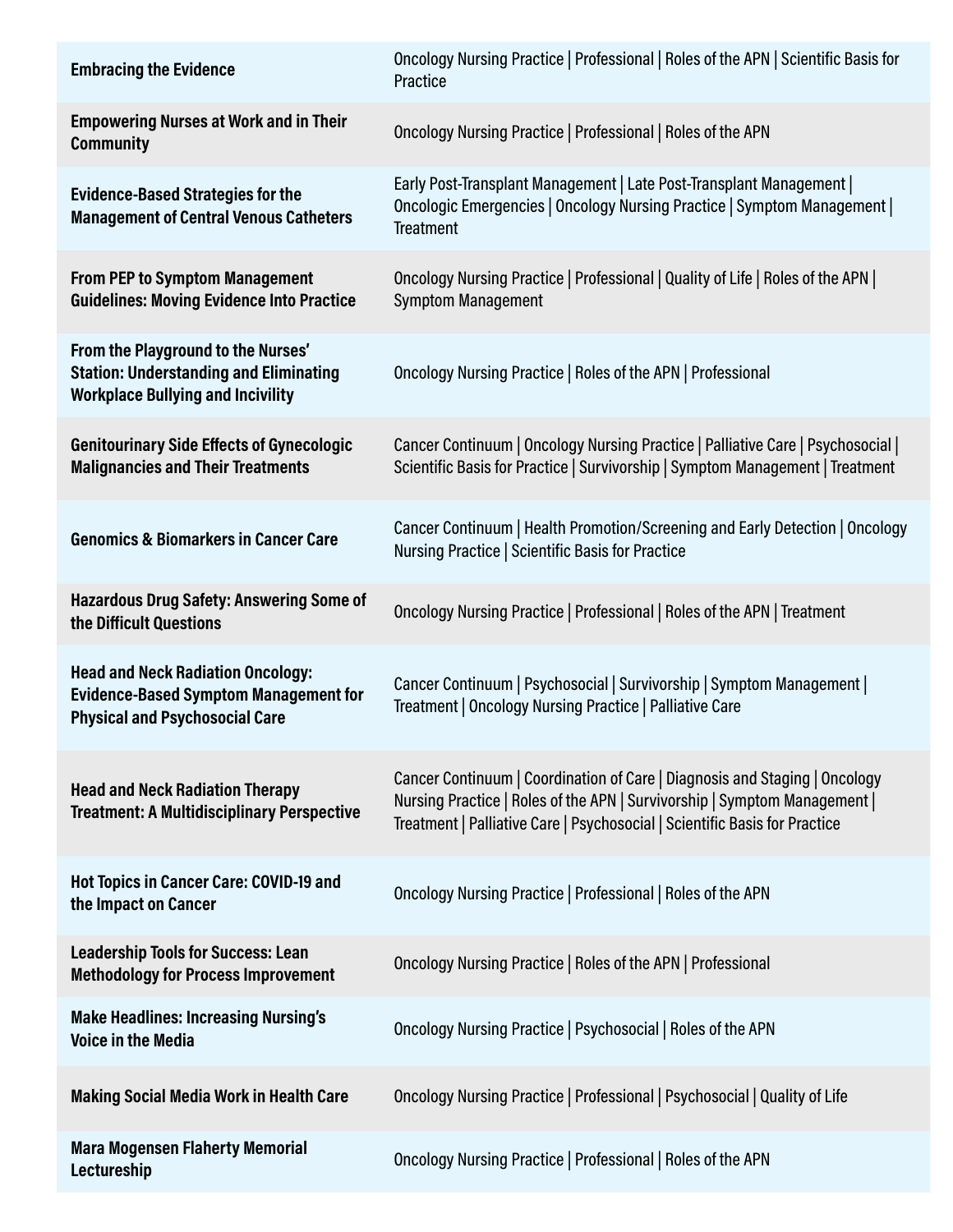| <b>Navigating Cannabis in Patients With</b><br><b>Cancer</b>                                                                               | Symptom Management   Cancer Continuum   Coordination of Care   End of Life  <br>Oncology Nursing Practice   Palliative Care   Professional   Psychosocial   Quality<br>of Life   Survivorship                                                                   |
|--------------------------------------------------------------------------------------------------------------------------------------------|-----------------------------------------------------------------------------------------------------------------------------------------------------------------------------------------------------------------------------------------------------------------|
| <b>Oncologic Emergencies: Treatment</b><br><b>Challenges in Acute Care and Outpatient</b><br><b>Settings</b>                               | Oncologic Emergencies   Symptom Management   Treatment                                                                                                                                                                                                          |
| <b>Oncology Certification: Your Bridge to a</b><br><b>Brighter Future</b>                                                                  | <b>Oncology Nursing Practice   Professional</b>                                                                                                                                                                                                                 |
| <b>Oncology Nursing 2029</b>                                                                                                               | Oncology Nursing Practice   Professional   Roles of the APN                                                                                                                                                                                                     |
| <b>Oncology-Specific Urgent Care Centers</b>                                                                                               | Coordination of Care   Professional   Roles of the APN                                                                                                                                                                                                          |
| <b>Opioids for Cancer Pain in the Midst of the</b><br><b>Opioid Crisis</b>                                                                 | Oncology Nursing Practice   Professional   Psychosocial   Symptom Management<br>Cancer Continuum   Early Post-Transplant Management   End of Life   Late<br>Post-Transplant Management   Palliative Care   Quality of Life   Roles of the APN  <br>Survivorship |
| <b>Owning Your Leadership Journey</b>                                                                                                      | Oncology Nursing Practice   Professional   Roles of the APN                                                                                                                                                                                                     |
| <b>Pharmacology Update Part 1</b>                                                                                                          | Diagnosis and Staging   Scientific Basis for Practice   Symptom Management  <br>Treatment   Oncology Nursing Practice                                                                                                                                           |
| <b>Pharmacology Update Part 2</b>                                                                                                          | Oncology Nursing Practice   Scientific Basis for Practice   Symptom Management<br>Treatment                                                                                                                                                                     |
| <b>Preparing the Oncology Nursing Workforce:</b><br><b>Innovative Strategies and Partnerships</b>                                          | Roles of the APN   Professional   Oncology Nursing Practice                                                                                                                                                                                                     |
| <b>Principles of Radiation Oncology: A Medical</b><br><b>Physics Perspective</b>                                                           | Coordination of Care   Diagnosis and Staging   Survivorship   Symptom<br>Management   Treatment   Oncology Nursing Practice   Palliative Care  <br>Preparative Regimens   Quality of Life   Scientific Basis for Practice                                       |
| <b>Priorities for Oncology Nursing Science:</b><br>A Panel Discussion About the Oncology<br>Nursing Society's 2019-2022 Research<br>Agenda | Oncology Nursing Practice   Professional   Roles of the APN                                                                                                                                                                                                     |
| <b>Promoting Cancer Health Equity in</b><br><b>Research</b>                                                                                | Roles of the APN   Professional   Oncology Nursing Practice   Cancer Continuum  <br>Quality of Life   Scientific Basis for Practice                                                                                                                             |
| <b>Self-Care for Oncology Nurses: Much More</b><br>Than a Luxury                                                                           | <b>Oncology Nursing Practice   Professional</b>                                                                                                                                                                                                                 |
| <b>Stories from an Undercover Outsider:</b><br><b>Diversity, Equity and Inclusion</b>                                                      | <b>Oncology Nursing Practice   Professional</b>                                                                                                                                                                                                                 |
| <b>Tame Tension: Develop Your Self-Care</b><br><b>Superpower</b>                                                                           | <b>Oncology Nursing Practice   Professional</b>                                                                                                                                                                                                                 |